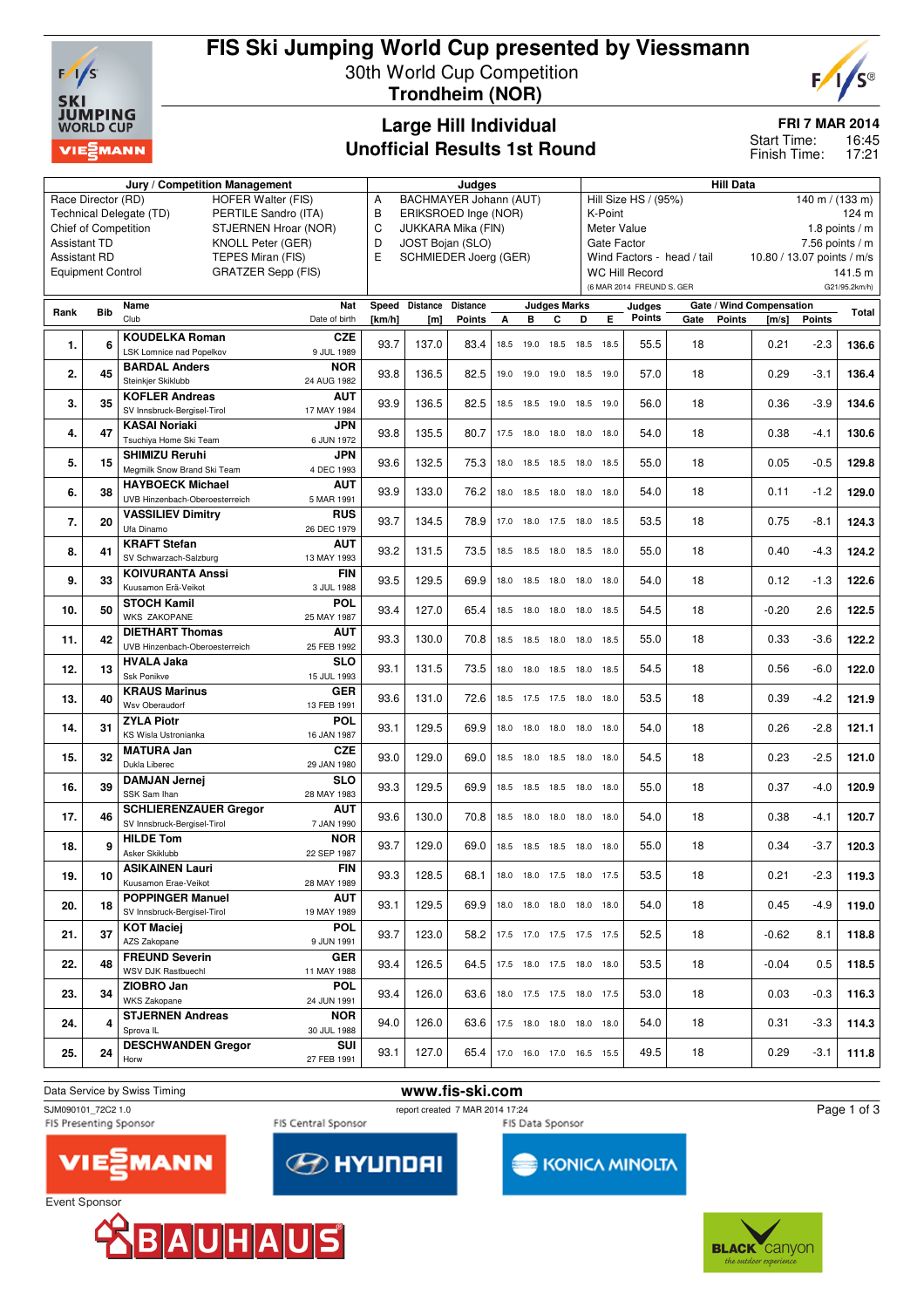

## **FIS Ski Jumping World Cup presented by Viessmann** 30th World Cup Competition **Trondheim (NOR)**



### **Large Hill Individual Unofficial Results 1st Round**

**FRI 7 MAR 2014**

16:45 17:21 Start Time: Finish Time:

| Rank | <b>Bib</b>     | Speed Distance<br>Name<br><b>Nat</b><br><b>Distance</b><br><b>Judges Marks</b> |               |        |       |               |      | Judges    |                              | Gate / Wind Compensation |                          |        | Total |               |         |               |       |
|------|----------------|--------------------------------------------------------------------------------|---------------|--------|-------|---------------|------|-----------|------------------------------|--------------------------|--------------------------|--------|-------|---------------|---------|---------------|-------|
|      |                | Club                                                                           | Date of birth | [km/h] | [m]   | <b>Points</b> | A    | B         | C                            | D                        | Е                        | Points | Gate  | <b>Points</b> | [m/s]   | <b>Points</b> |       |
|      |                | <b>AMMANN Simon</b>                                                            | SUI           |        |       |               |      |           |                              |                          |                          |        |       |               |         |               |       |
| 26.  | 44             | SSC Toggenburg                                                                 | 25 JUN 1981   | 93.4   | 125.5 | 62.7          |      |           | 17.0 17.5 17.0 17.5 17.5     |                          |                          | 52.0   | 18    |               | 0.33    | $-3.6$        | 111.1 |
|      |                | <b>HAJEK Antonin</b>                                                           | <b>CZE</b>    |        |       |               |      |           |                              |                          |                          |        |       |               |         |               |       |
| 27.  | 17             | Dukla Liberec                                                                  | 12 FEB 1987   | 93.3   | 122.0 | 56.4          |      |           | 17.5 17.5 17.5 17.5 17.5     |                          |                          | 52.5   | 18    |               | $-0.16$ | 2.1           | 111.0 |
|      |                | <b>WANK Andreas</b>                                                            | <b>GER</b>    |        |       |               |      |           |                              |                          |                          |        |       |               |         |               |       |
| 28.  | 25             | WSV Oberhof 05                                                                 | 18 FEB 1988   | 93.9   | 124.5 | 60.9          | 17.5 | 18.0      | 17.5 17.5 17.5               |                          |                          | 52.5   | 18    |               | 0.23    | $-2.5$        | 110.9 |
|      |                | <b>TAKEUCHI Taku</b>                                                           | JPN           |        |       |               |      |           |                              |                          |                          |        |       |               |         |               |       |
| 29.  | 36             | Kitano Construction Corp. Ski Club                                             | 20 MAY 1987   | 93.5   | 121.0 | 54.6          |      |           | 17.5 17.5 17.0 17.0 17.0     |                          |                          | 51.5   | 18    |               | $-0.32$ | 4.2           | 110.3 |
|      |                | <b>VELTA Rune</b>                                                              | <b>NOR</b>    |        |       |               |      |           |                              |                          |                          |        |       |               |         |               |       |
| 30.  | 26             | Lommedalen II                                                                  | 19 JUL 1989   | 93.1   | 121.5 | 55.5          |      | 17.5 18.0 | 17.5 17.5 17.5               |                          |                          | 52.5   | 18    |               | $-0.14$ | 1.8           | 109.8 |
|      |                | <b>KUBACKI Dawid</b>                                                           | <b>POL</b>    |        |       |               |      |           |                              |                          |                          |        |       |               |         |               |       |
| 31.  | 16             | TS Wisla Zakopane                                                              | 12 MAR 1990   | 93.5   | 120.5 | 53.7          |      | 17.5 17.0 | 17.5 17.0 17.5               |                          |                          | 52.0   | 18    |               | $-0.30$ | 3.9           | 109.6 |
|      |                | <b>WELLINGER Andreas</b>                                                       | <b>GER</b>    |        |       |               |      |           |                              |                          |                          |        |       |               |         |               |       |
| 32.  | 43             | Sc Ruhpolding                                                                  | 28 AUG 1995   | 93.8   | 120.0 | 52.8          |      | 17.5 17.0 | 17.0 17.0 17.0               |                          |                          | 51.0   | 18    |               | $-0.41$ | 5.4           | 109.2 |
|      |                | <b>DEZMAN Nejc</b>                                                             | <b>SLO</b>    |        |       |               |      |           |                              |                          |                          |        |       |               |         |               |       |
| 33.  | 21             | SK Triglav Kranj                                                               | 7 DEC 1992    | 93.9   | 119.5 | 51.9          |      |           |                              |                          | 17.0 17.5 17.0 17.5 17.0 | 51.5   | 18    |               | $-0.44$ | 5.7           | 109.1 |
|      |                | <b>DESCOMBES SEVOIE Vincent</b>                                                | <b>FRA</b>    |        |       |               |      |           |                              |                          |                          |        |       |               |         |               |       |
| 34.  | 7              | Douanes Chamonix                                                               | 9 JAN 1984    | 93.6   | 125.0 | 61.8          |      |           | 18.0 17.5 17.5 18.0 17.5     |                          |                          | 53.0   | 18    |               | 0.63    | $-6.8$        | 108.0 |
|      |                | <b>FREITAG Richard</b>                                                         | <b>GER</b>    |        |       |               |      |           |                              |                          |                          |        |       |               |         |               |       |
| 35.  | 30             | SG Nickelhuette Aue                                                            | 14 AUG 1991   | 93.2   | 123.0 | 58.2          |      | 17.5 18.0 | 18.0 18.0 18.0               |                          |                          | 54.0   | 18    |               | 0.47    | $-5.1$        | 107.1 |
|      |                | <b>FANNEMEL Anders</b>                                                         | <b>NOR</b>    |        |       |               |      |           |                              |                          |                          |        |       |               |         |               |       |
| 36.  | 29             | Hornindal II                                                                   | 13 MAY 1991   | 93.3   | 121.0 | 54.6          |      |           | 17.5 17.5 17.5 17.5 17.5     |                          |                          | 52.5   | 18    |               | 0.04    | $-0.4$        | 106.7 |
|      |                | <b>NAGLIC Tomaz</b>                                                            | <b>SLO</b>    |        |       |               |      |           |                              |                          |                          |        |       |               |         |               |       |
| 37.  | 22             | SSK Alpina Ziri                                                                | 18 JUL 1989   | 93.6   | 121.5 | 55.5          |      | 17.5 17.5 | 17.5 17.5 17.5               |                          |                          | 52.5   | 18    |               | 0.15    | $-1.6$        | 106.4 |
|      |                | <b>BOYD-CLOWES Mackenzie</b>                                                   | CAN           | 93.2   |       |               |      |           |                              |                          |                          |        |       |               |         |               |       |
| 37.  | 11             | Altius Nordic Ski Club                                                         | 13 JUL 1991   |        | 119.5 | 51.9          |      | 17.0 17.0 | 17.0 17.0 17.0               |                          |                          | 51.0   | 18    |               | $-0.27$ | 3.5           | 106.4 |
|      |                | <b>MURANKA Klemens</b>                                                         | <b>POL</b>    |        |       |               |      |           |                              |                          |                          |        |       |               |         |               |       |
| 39.  | 23             | TS Wisla Zakopane                                                              | 31 AUG 1994   | 92.9   | 118.5 | 50.1          | 17.0 | 17.0      | 17.0 17.0 17.5               |                          |                          | 51.0   | 18    |               | $-0.27$ | 3.5           | 104.6 |
| 40.  | 27             | <b>JANDA Jakub</b>                                                             | <b>CZE</b>    | 93.2   | 122.0 | 56.4          |      |           | 17.0 17.0 17.0 17.5 17.0     |                          |                          | 51.0   | 18    |               | 0.29    | $-3.1$        | 104.3 |
|      |                | Dukla Liberec                                                                  | 27 APR 1978   |        |       |               |      |           |                              |                          |                          |        |       |               |         |               |       |
| 41.  | 28             | <b>NEUMAYER Michael</b><br><b>GER</b>                                          |               | 93.8   | 120.0 | 52.8          |      |           | 17.0  16.5  17.0  17.0  17.0 |                          |                          | 51.0   | 18    |               | 0.14    | $-1.5$        | 102.3 |
|      |                | SK Berchtesgaden                                                               | 15 JAN 1979   |        |       |               |      |           |                              |                          |                          |        |       |               |         |               |       |
| 42.  | 1              | <b>KOZISEK Cestmir</b>                                                         | <b>CZE</b>    | 93.6   | 118.5 | 50.1          |      |           | 17.0 17.0 17.0 17.0 17.0     |                          |                          | 51.0   | 18    |               | $-0.03$ | 0.4           | 101.5 |
|      |                | LSK Lomnice nad Popelkou<br>9 NOV 1991                                         |               |        |       |               |      |           |                              |                          |                          |        |       |               |         |               |       |
| 43.  | 12             | <b>WATASE Yuta</b>                                                             | JPN           | 93.5   | 119.5 | 51.9          |      |           | 17.5 17.5 17.5 17.0 17.5     |                          |                          | 52.5   | 18    |               | 0.35    | $-3.8$        | 100.6 |
|      |                | Megmilk Snow Brand Ski Team                                                    | 8 AUG 1982    |        |       |               |      |           |                              |                          |                          |        |       |               |         |               |       |
| 44.  | 19             | <b>INGVALDSEN Ole Marius</b>                                                   | <b>NOR</b>    | 92.4   | 118.0 | 49.2          |      | 17.5 17.0 | 17.0 17.0 17.0               |                          |                          | 51.0   | 18    |               | 0.06    | $-0.6$        | 99.6  |
|      |                | Steinkjer Skiklubb                                                             | 2 OCT 1985    |        |       |               |      |           |                              |                          |                          |        |       |               |         |               |       |
| 45.  | 49             | <b>PREVC Peter</b>                                                             | <b>SLO</b>    | 93.7   | 116.5 | 46.5          | 17.5 | 16.5      | 16.5 17.0 17.0               |                          |                          | 50.5   | 18    |               | $-0.11$ | 1.4           | 98.4  |
|      |                | SK Triglav Kranj                                                               | 20 SEP 1992   |        |       |               |      |           |                              |                          |                          |        |       |               |         |               |       |
| 46.  | 3              | <b>NURMSALU Kaarel</b>                                                         | <b>EST</b>    | 93.2   | 118.0 | 49.2          |      | 15.5 15.5 | 16.0 16.0 15.0               |                          |                          | 47.0   | 18    |               | 0.10    | $-1.1$        | 95.1  |
|      |                | Skiclub Telemark                                                               | 30 APR 1991   |        |       |               |      |           |                              |                          |                          |        |       |               |         |               |       |
| 47.  | 14             | <b>FETTNER Manuel</b>                                                          | <b>AUT</b>    | 93.5   | 116.0 | 45.6          | 17.0 | 16.5      | 17.0 16.5 17.0               |                          |                          | 50.5   | 18    |               | 0.19    | $-2.1$        | 94.0  |
|      |                | SV Innsbruck-Bergisel-Tirol                                                    | 17 JUN 1985   |        |       |               |      |           |                              |                          |                          |        |       |               |         |               |       |
| 48.  | 5              | <b>LARINTO Ville</b>                                                           | <b>FIN</b>    | 93.2   | 113.5 | 41.1          |      | 16.5 16.5 | 16.5 16.5 16.5               |                          |                          | 49.5   | 18    |               | 0.01    | $-0.1$        | 90.5  |
|      |                | Lahden Hiihtoseura                                                             | 11 APR 1990   |        |       |               |      |           |                              |                          |                          |        |       |               |         |               |       |
| 49.  | 8              | <b>ROMASHOV Alexey</b>                                                         | <b>RUS</b>    | 92.7   | 112.0 | 38.4          |      | 16.5 17.0 | 16.5 16.5 16.5               |                          |                          | 49.5   | 18    |               | 0.24    | $-2.6$        | 85.3  |
|      |                | <b>CSKA</b>                                                                    | 29 APR 1992   |        |       |               |      |           |                              |                          |                          |        |       |               |         |               |       |
| 50.  | $\overline{a}$ | <b>TOCHIMOTO Shohei</b>                                                        | <b>JPN</b>    | 92.8   | 107.5 | 30.3          |      |           | 14.5 14.5 14.5 15.0 14.5     |                          |                          | 43.5   | 18    |               | $-0.09$ | 1.2           | 75.0  |
|      |                | Megmilk Snow Brand Ski Team                                                    | 21 DEC 1989   |        |       |               |      |           |                              |                          |                          |        |       |               |         |               |       |